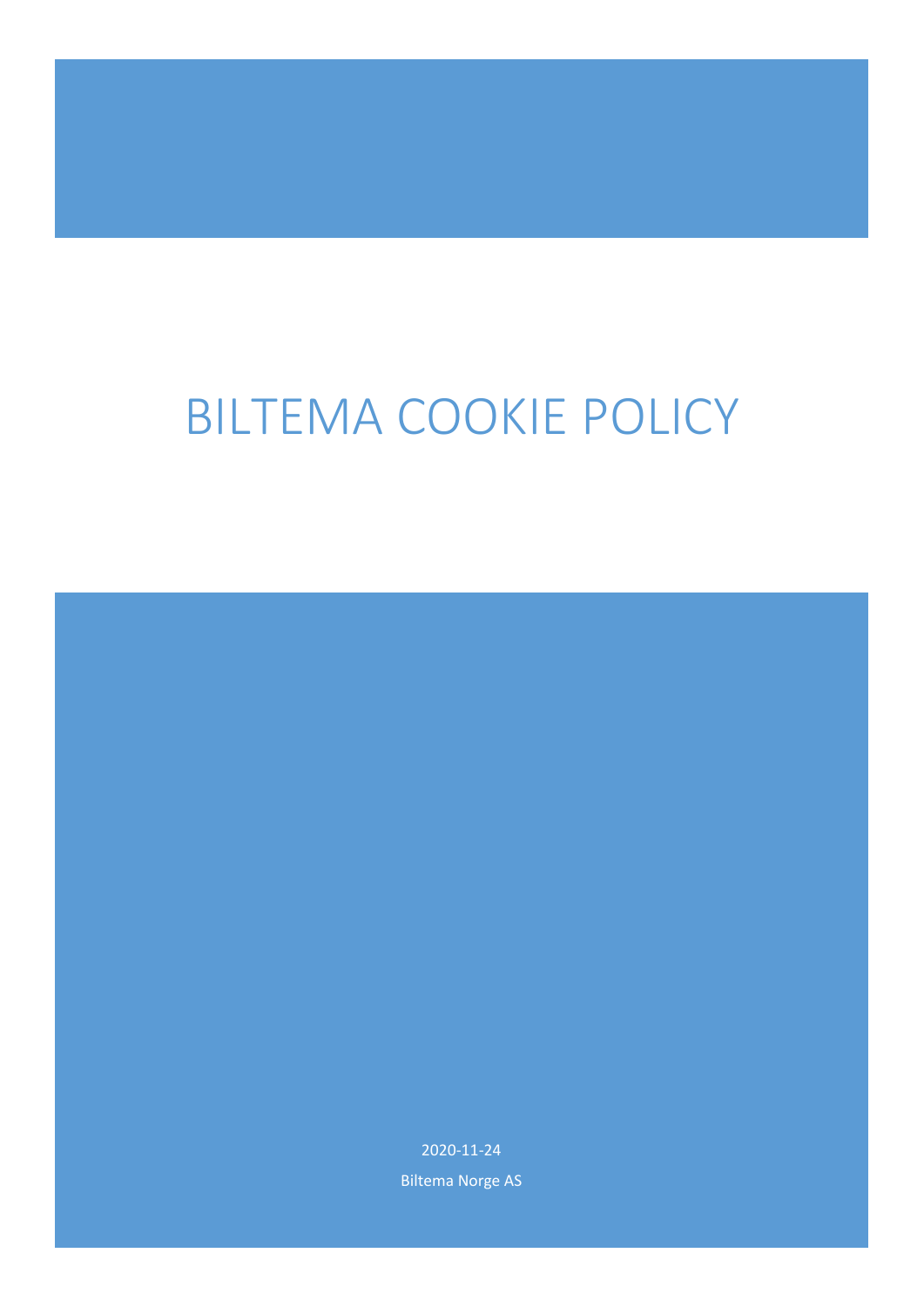## Table of Contents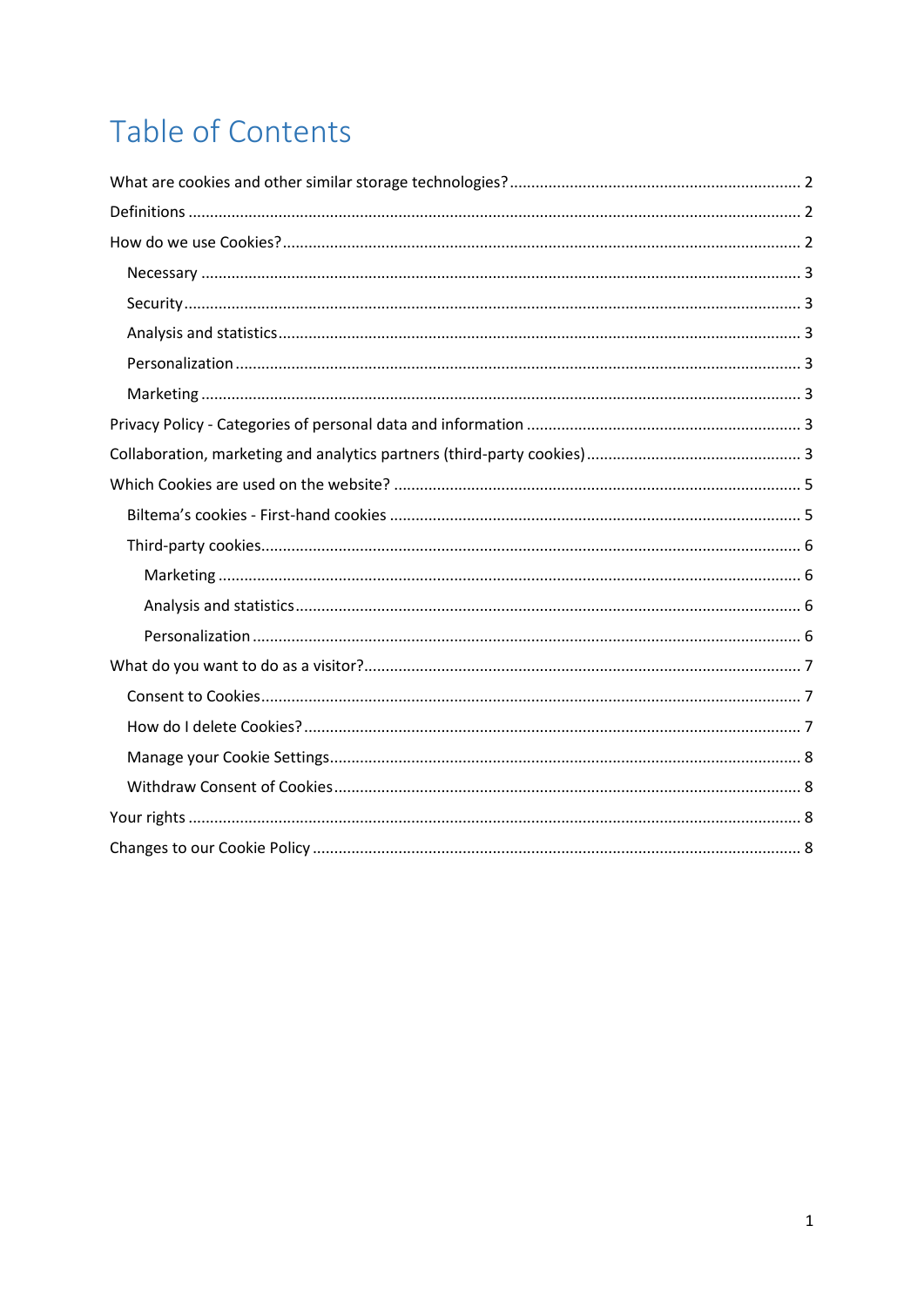## <span id="page-2-0"></span>What are cookies and other similar storage technologies?

On Biltema Norge AS, org. nr 882 692 302 the (Biltema) website below, cookies and other similar storage technologies are used.

Cookies are small text files stored on the visitor's computer. Other storage technologies (such as pixels) are used for similar purposes and enable cookie recognition and other types of device identifiers. Cookies enable Biltema to follow what visitors do on our website, make our website work more efficiently, and personalize the website's content and relevant marketing through other platforms.

There are two main types of Cookies: permanent cookies that remain on your computer for a certain period of time before being deleted, and session cookies that are stored temporarily in your computer's memory while you are on a web page. Session cookies disappear when you close your browser.

Cookies may be sent to you either from the website you visit (so-called first-party cookie) or from another organization that delivers services to the website you visit, such as an analytics and statistics companies, resellers, social media, marketing companies, etc. (so-called third-party cookie). To improve your experience of our website, Biltema allows third-party cookies. Third-party cookies are set by third parties and used by them. For more information about their cookie usage, please refer to the respective company's cookie policy.

Permanent Cookies are used, among other things, to store visitors' personal settings with Biltema so that you as a visitor e.g. do not have to make certain choices every time you visit the website and to customize and make information as relevant as possible. Session cookies are used, among other things, for the purpose of recording statistics on the use of the website.

## <span id="page-2-1"></span>Definitions

This cookie policy uses the following definitions.

**"Cookie"** is the cookies and other storage technologies used on the website for similar purposes.

**"Partners"** are companies approved by Biltema that have entered into agreements with us to sell and provide their products and services through the Website.

**The "website"** includes the biltema.xx website and related pages biltema.com.

## <span id="page-2-2"></span>How do we use Cookies?

Biltema stores certain Cookies on your device that are necessary to use the website. For other purposes, your consent is required.

Biltema uses Cookies to improve the experience of the website and for the following purposes;

- Safety
- For analysis and statistics
- To personalize the website
- To target ads and create relevant audiences for marketing purposes on the website, with our marketing partners and social media.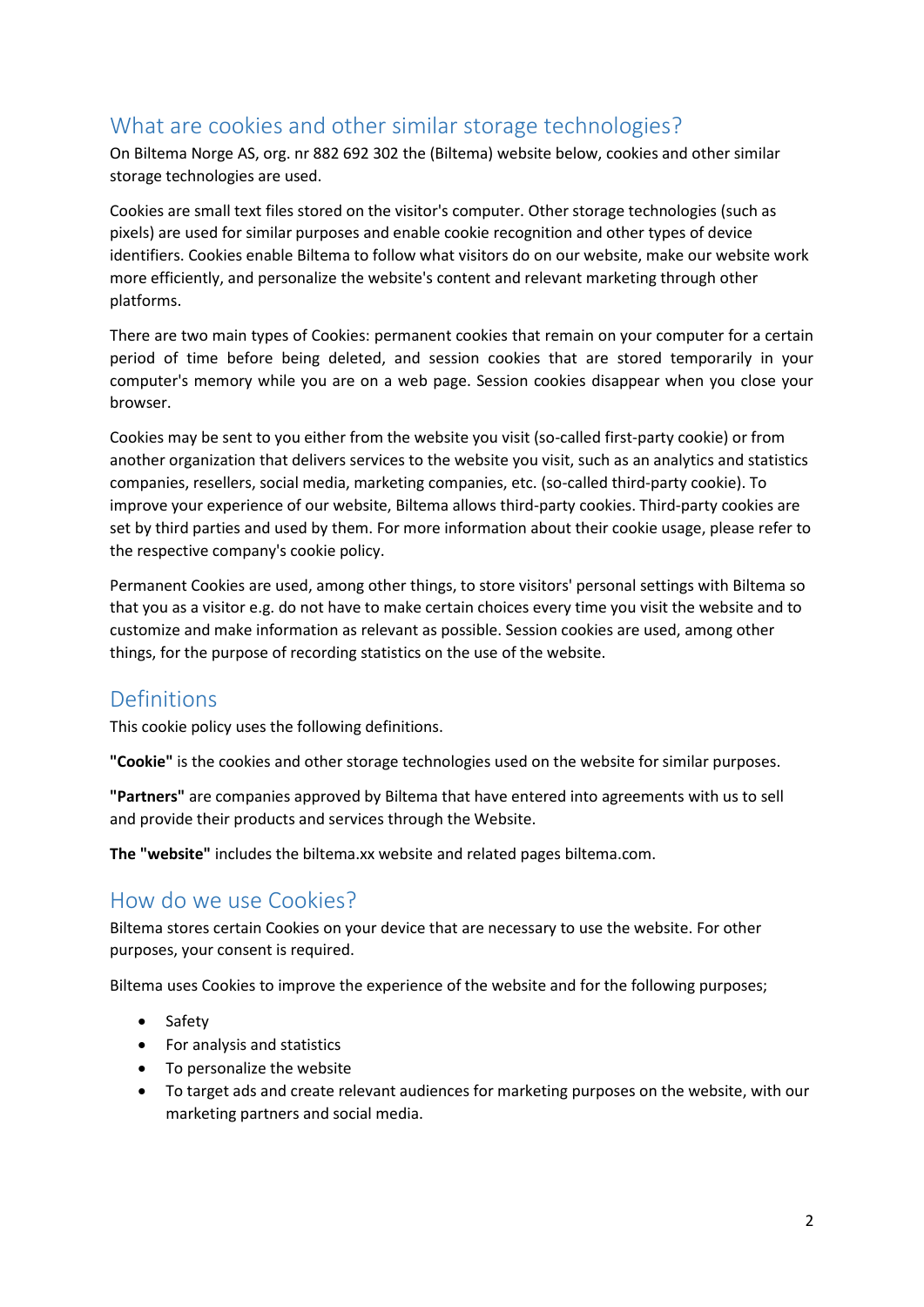#### <span id="page-3-0"></span>**Necessary**

Necessary Cookies (also called Functional Cookies) allow you to use the website by enabling basic features and technologies, such as page navigation, the login procedure to personal accounts or whatever you have chosen to place in your shopping cart. The Website cannot function as intended without these Cookies and this type of Cookie does not collect information about what you as a visitor search for or look for on the Biltema website.

#### <span id="page-3-1"></span>Security

We use Cookies to manage, protect both Biltema and the visitor and develop our systems and services safely and securely.

#### <span id="page-3-2"></span>Analysis and statistics

Analytics and statistical cookies are used to facilitate analysis of the number of visitors to the website and to improve the customer experience when you visit our website, etc. This means that we may share and transfer personal and other information. Please note, however, that we do not process, share or transfer sensitive personal data.

#### <span id="page-3-3"></span>Personalization

Personalization Cookies provide us with information about how you use our website, your purchasing history, what content you have sought and are interested in, etc. in order to offer you a more relevant experience of our website tailored to your preferences. This means that we may share personal and other information. Please note that we do not process, share or transfer sensitive personal data.

#### <span id="page-3-4"></span>Marketing

We use Cookies to display ads, promotions, communications and offers etc. that we think you are interested in and which are tailored to your preferences. This means that we may share and transfer personal and other information. Please note that we do not process, share or transfer sensitive personal data.

## <span id="page-3-5"></span>Privacy Policy - Categories of personal data and information

This Privacy Policy applies Biltema Norge AS when Biltema Sweden AB provides services and products in conjunction with purchases, customer service, and all other forms of contact, such as visiting the website and stores, and in order to fulfil our obligations to you as a customer.

To read more about our privacy policy and what personal data we collect and where this information is taken from, please click on the link below.

#### [Biltema Privacy Policy >>](https://www.biltema.se/kundservice/anvandarvillkor/integritetspolicy/)

## <span id="page-3-6"></span>Collaboration, marketing and analytics partners (third-party cookies)

Companies approved by Biltema that have entered into agreements with us to sell and provide their products and services through the Website. Some of them are so-called iframes, i.e. other websites (other than the Biltema domains) but are located on the Biltema website. These cannot influence or control the content of, but instead refer to the respective sender's privacy policy. Examples of Iframes are YouTube clips and payment service providers.

It is important to know that third-party cookies for payment service providers, for example, play an important role for you as a visitor in order to implement and complete the check-out procedures that the website uses when purchasing the website products online.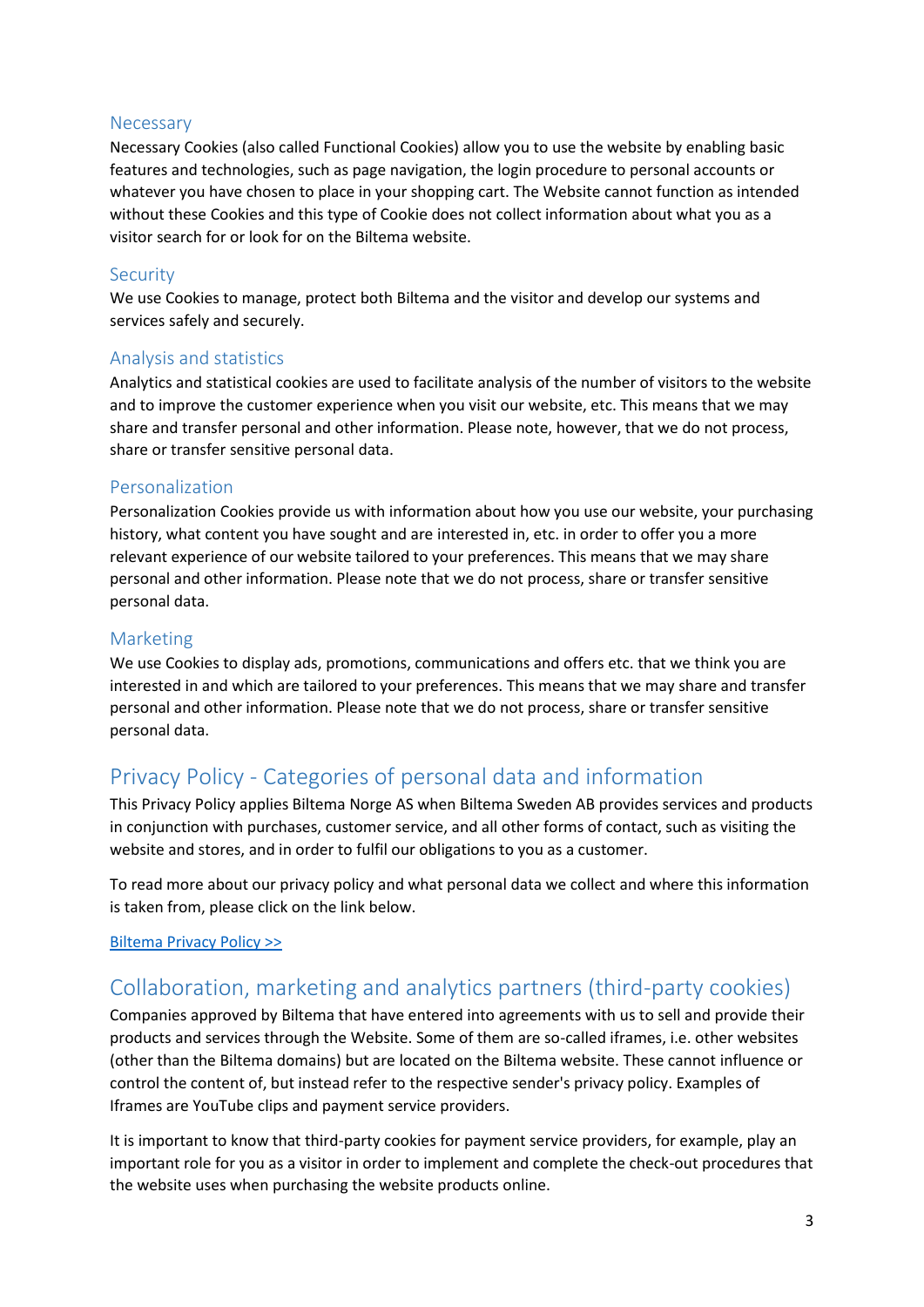Below are links for more information about our different partners, their handling of personal data and other information as well as advertising.

#### **Google**

<https://policies.google.com/technologies/partner-sites>

#### **Hotjar**

<https://help.hotjar.com/hc/en-us/articles/115011789248-Hotjar-Cookies>

#### **Facebook**

<https://www.facebook.com/policy/cookies/>

#### **LinkedIn**

<https://www.linkedin.com/legal/cookie-policy>

#### **Google Ads**

<https://policies.google.com/privacy?hl=en-US>

#### **Bhybride**

<https://policies.google.com/privacy?hl=en>

#### **ImBox**

<https://imbox.se/cookies/>

#### **Resurs Bank AB**

<https://www.resursbank.se/om-oss/integritet-och-sakerhet/gdpr-som-kund>

#### **Qliro AB**

[https://assets.qliro.com/terms/se/sv/terms/1/integrity\\_policy.pdf](https://assets.qliro.com/terms/se/sv/terms/1/integrity_policy.pdf)

#### **Klarna**

<https://www.klarna.com/se/cookies/>

#### **Wisma EasyCruite**

<https://www.visma.se/integritetspolicy/>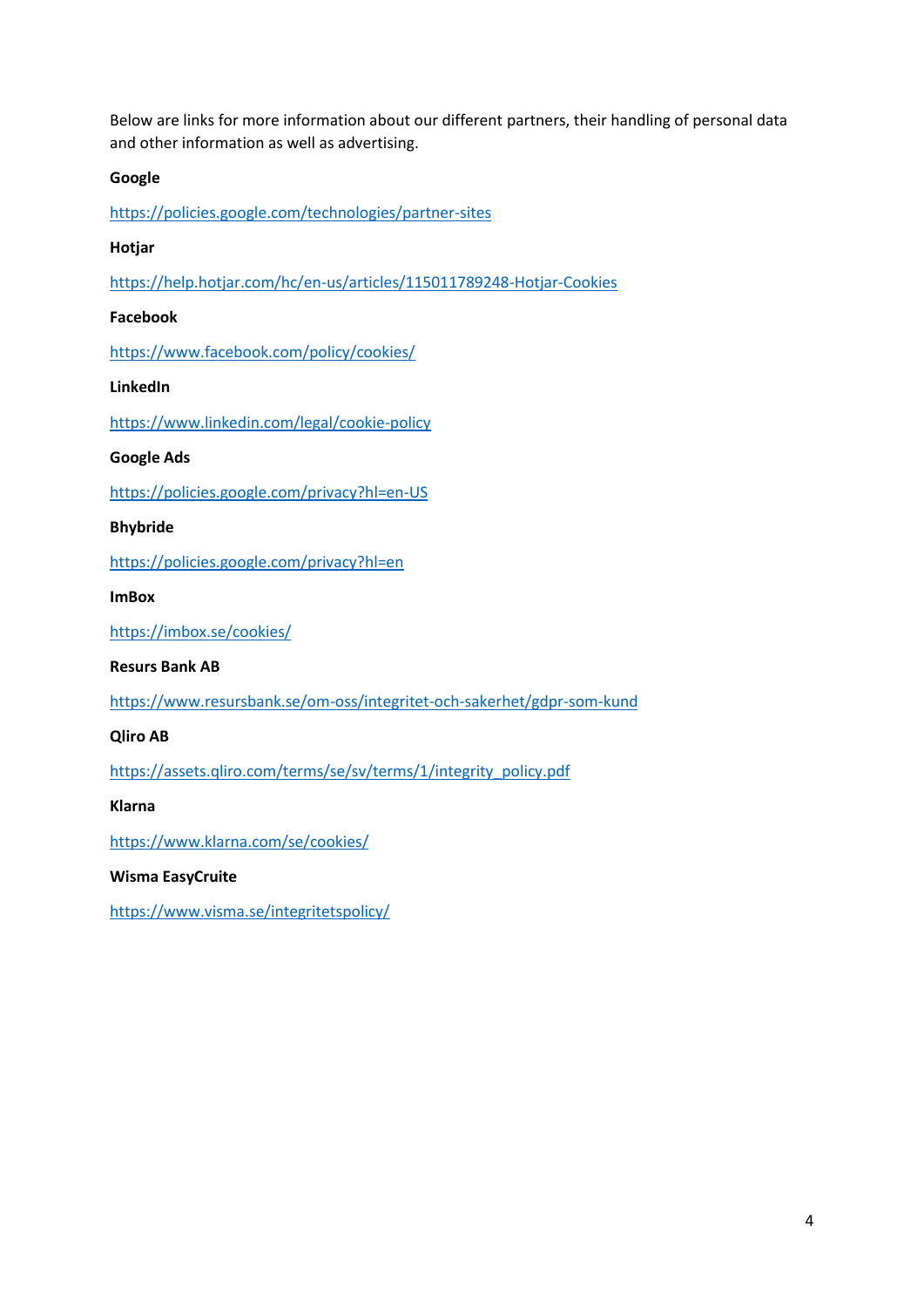## <span id="page-5-0"></span>Which Cookies are used on the website?

Below you will see a summary of what the Cookies are called on the website and why, the retention period, which recipients the data is disclosed to and information about how the user can withdraw his/her consent.

| <b>Name</b>                            | <b>Belongs</b><br>to | Lifespan          | <b>Use</b>                                                                                                                                                                                                        | <b>Necessary</b> |
|----------------------------------------|----------------------|-------------------|-------------------------------------------------------------------------------------------------------------------------------------------------------------------------------------------------------------------|------------------|
| <b>BiltemaCookieOptions</b>            | Biltema              | 365 days          | Stores the user's consent of<br>cookies                                                                                                                                                                           | Yes              |
| ASP.NET_SessionId                      | Biltema              | Session           | Session cookies are sent to the<br>browser. Used when you open<br>the browser and then go to a<br>website that implements ASP.NET<br>session authority. This cookie is<br>deleted when you close your<br>browser. | Yes              |
| .ASPXANONYMOUS                         | Biltema              | 100000<br>minutes | It allows the site to retain an<br>anonymous user ID to track<br>unique users within a session<br>without logging in or otherwise<br>identifying themselves.                                                      | Yes              |
| biltema_user                           | Biltema              | 7 days            | My Biltema information for<br>logged in users. Deleted during<br>logoff<br>Contents:<br>First name, last name, customer<br>number                                                                                 | Yes              |
| mbui                                   | Biltema              | 120 days          | My Biltema information for<br>logged in users. Deleted during<br>logoff<br>Contents:<br>First name, last name, customer<br>number                                                                                 | Yes              |
| X-BT-ID                                | Biltema              | Session           | Used by load balancing                                                                                                                                                                                            | Yes              |
| store_select                           | Biltema              | 90 days           | Remember selected store                                                                                                                                                                                           | Yes              |
| shopping_<br>list                      | Biltema              | 30 days           | Stores selected shopping list                                                                                                                                                                                     | Yes              |
| site_alert                             | Biltema              |                   | Stores in case the user closed the<br>alert box                                                                                                                                                                   | Yes              |
| reko hide info message                 | Biltema              | $\blacksquare$    | Stores in case the user closed the<br>info box                                                                                                                                                                    | Yes              |
| search_previous_state                  | Biltema              | Session           | Stores what the customer has<br>received in their search results to<br>be able to build the page<br>correctly again if the customer<br>navigates back and forth                                                   | Yes              |
| prevent search previous<br>state       | Biltema              | Session           | Stores in case the customer<br>makes a new search. Then we do<br>not want to load what has been<br>saved in "search_previous_state"                                                                               | Yes              |
| layout-{language}-<br>{version}        | Biltema              | Session           | Stores initial data such as<br>translations, links                                                                                                                                                                | Yes              |
| reko_active_sections_key<br>{pathname} | Biltema              | Session           |                                                                                                                                                                                                                   | Yes              |
| productfilter                          | Biltema              | Session           | Stores what the user has sorted                                                                                                                                                                                   | Yes              |

#### <span id="page-5-1"></span>The Biltema cookies - First-hand cookies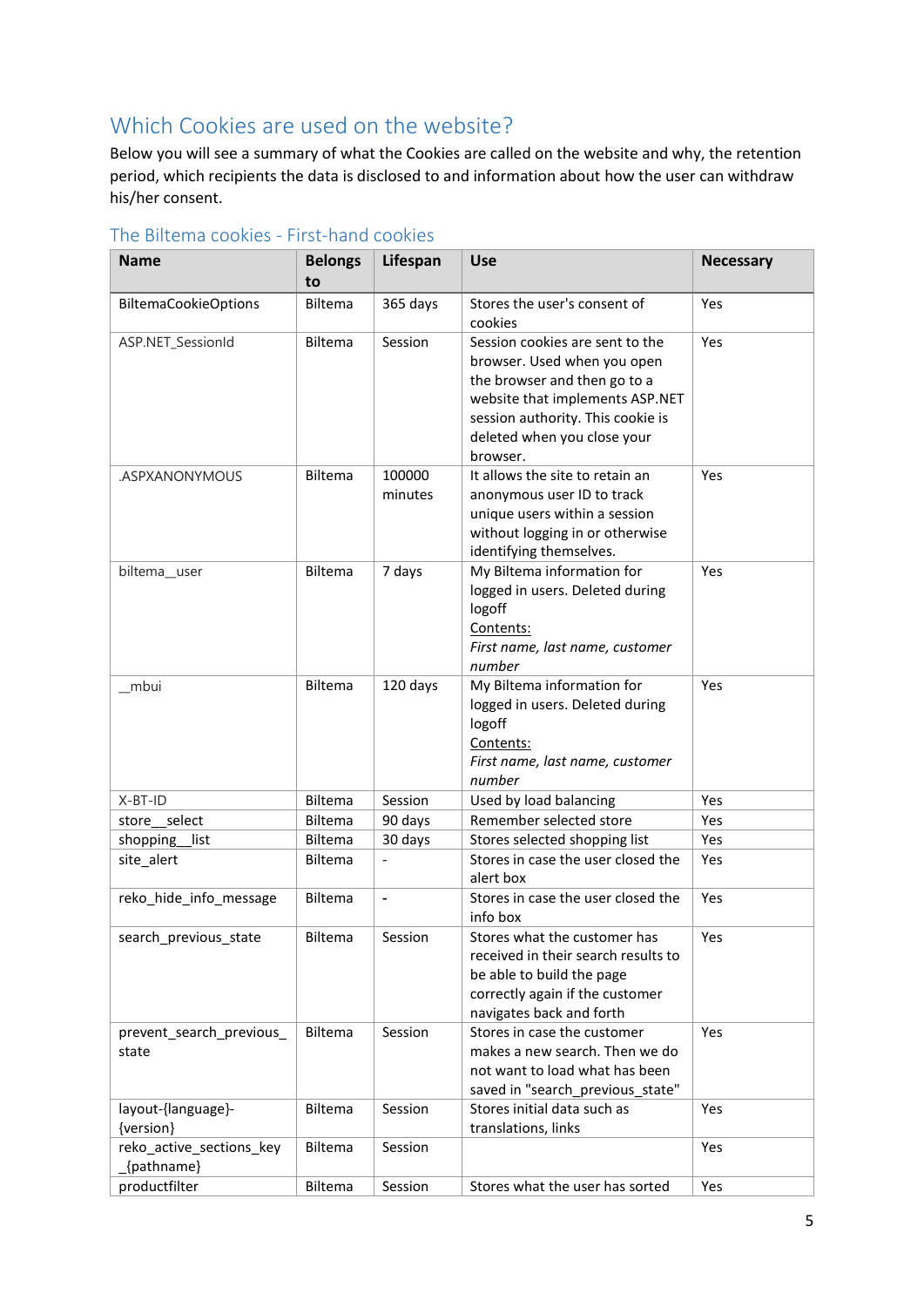| productfilter-{language}-<br>{version} | <b>Biltema</b> | Session    | Stores what the user has sorted,<br>filtered through, number of<br>pages, etc. | Yes |
|----------------------------------------|----------------|------------|--------------------------------------------------------------------------------|-----|
| productfilter-<br>selectedCategory     | <b>Biltema</b> | Session    |                                                                                | Yes |
| <b>loadImBox</b>                       | <b>Biltema</b> | Session    | GTM runs a script that sets<br>true/false if ImBox is to be loaded             | Yes |
| OpenIdConnect.cv.*                     | <b>Biltema</b> | 15 minutes | Used for OpenID Connect login                                                  | Yes |
| OpenIdConnect.nonce.*                  | <b>Biltema</b> | 15 minutes | Used for OpenID Connect login                                                  | Yes |
| .AspNetCore.Culture                    | <b>Biltema</b> | Session    | Stores the user's selected kick                                                | Yes |
| .AspNet.Cookies                        | <b>Biltema</b> | 7 days     | Used for authentication                                                        | Yes |

#### <span id="page-6-0"></span>Third-party cookies

#### <span id="page-6-1"></span>Marketing

You can prevent loading by disabling this category in cookie settings. To find out more details about each cookie stored by third parties, please read more on each cookie policy.

| <b>Name</b>    | <b>Belongs to</b> | Lifespan    | <b>Use</b>               | <b>Necessary</b> | <b>Read more</b> |
|----------------|-------------------|-------------|--------------------------|------------------|------------------|
| Google         | google.com &      | 3 months up | Google Analytics -       | <b>No</b>        | https://polic    |
|                | google.xx         | to 365 days | Collects information     |                  | jes.google.c     |
|                |                   |             | about how the website is |                  | om/technol       |
|                |                   |             | used.                    |                  | ogies/partne     |
|                |                   |             | (Via Google Tag          |                  | r-sites          |
|                |                   |             | Manager)                 |                  |                  |
| Facebook Pixel | facebook.com      | 3 months    | Facebook Pixel - To      | <b>No</b>        | https://ww       |
|                |                   |             | gather information       |                  | w.facebook.      |
|                |                   |             | about interaction with   |                  | com/policy/      |
|                |                   |             | products. (Social media) |                  | cookies/         |
|                |                   |             |                          |                  |                  |

#### <span id="page-6-2"></span>Analysis and statistics

You can prevent loading by disabling this category in cookie settings. To find out more details about each cookie stored by third parties, please read more on each cookie policy.

| <b>Name</b> | <b>Belongs</b> | Lifespan               | <b>Use</b>                                                                                                                    | <b>Necessary</b> | <b>Read more</b>                                                                    |
|-------------|----------------|------------------------|-------------------------------------------------------------------------------------------------------------------------------|------------------|-------------------------------------------------------------------------------------|
|             | to             |                        |                                                                                                                               |                  |                                                                                     |
| Google      | google.com     | 3 months -<br>1 year   | <b>Google Analytics -</b><br>Collects information<br>about how the website<br>is used. (Statistics via<br>Google Tag Manager) | No               | https://policies.google.c<br>om/technologies/partne<br>r-sites                      |
| HotJar      | hotjar.com     | 1 day up<br>to 2 years | Collects information<br>about how the website<br>is used. For more info<br>see Hotjar*                                        | No               | https://help.hotjar.com/<br>$hc/en-$<br>us/articles/11501178924<br>8-Hotjar-Cookies |

#### <span id="page-6-3"></span>Personalization

You can prevent loading by disabling this category in cookie settings. To find out more details about each cookie stored by third parties, please read more on each cookie policy.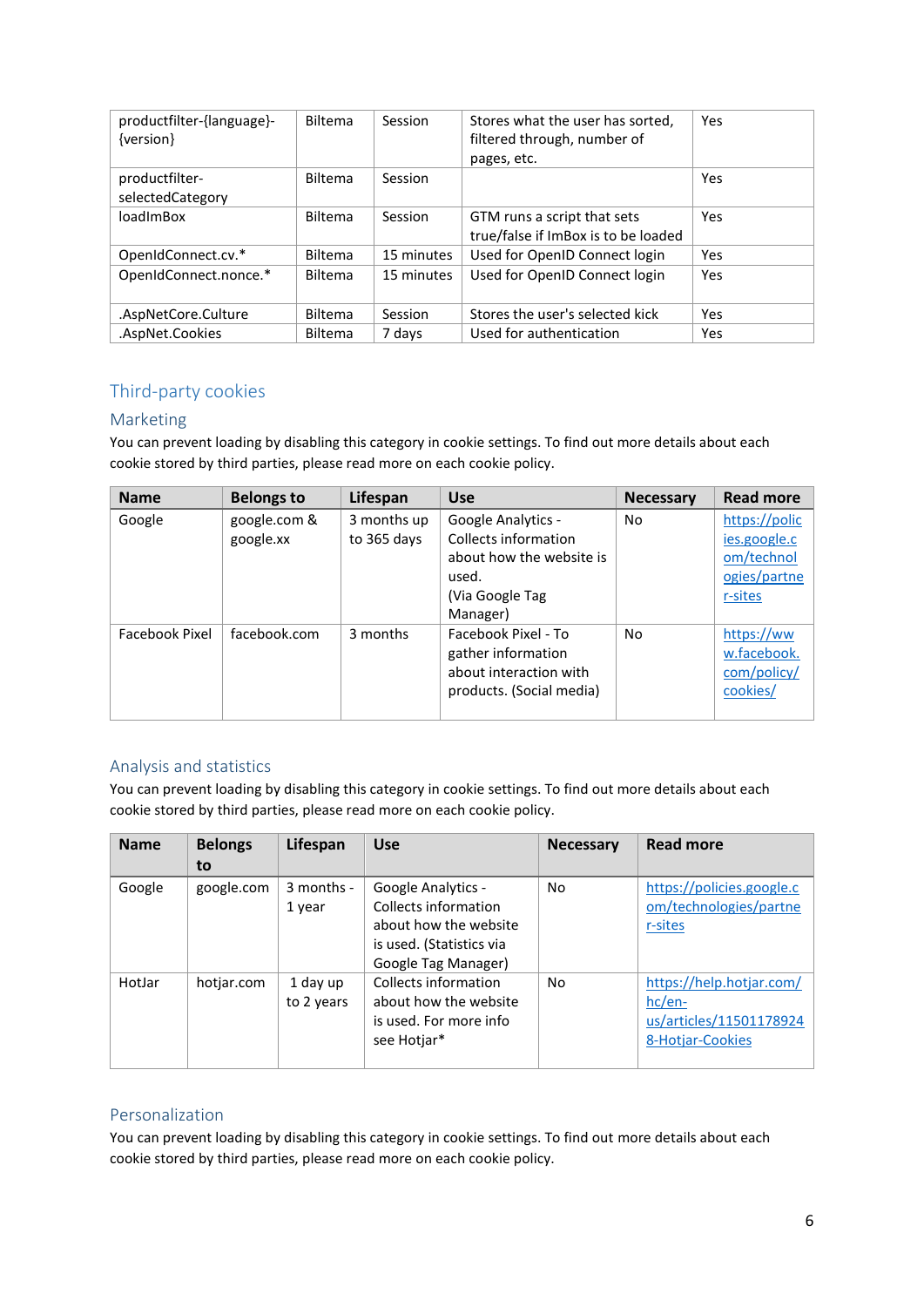| <b>Name</b>       | <b>Belongs</b><br>to | Lifespan | <b>Use</b>                                                | <b>Necessary</b> | <b>Read more</b>          |
|-------------------|----------------------|----------|-----------------------------------------------------------|------------------|---------------------------|
| Imbox             | imbox.io             | 25 days  | Saves settings for                                        | No               | https://imbox.se/cookies/ |
|                   |                      |          | chat sessions. For<br>more info see<br>Hotjar*            |                  |                           |
| previous searches | <b>Biltema</b>       |          | Stores the last 5<br>words you've<br>searched for         | No.              |                           |
| selected listType | Biltema              | 90 days  | Stores selected<br>list type layout<br>preferred by user. | No.              |                           |

## <span id="page-7-0"></span>What do you want to do as a visitor?

As a visitor, you need to decide about the Cookies that the website uses to give you the most optimal user experience when you intend to purchase the website's products, take advantage of the offers available or read only the content and articles published.

Below is some information on how to make and manage your choices in this respect.

#### <span id="page-7-1"></span>Consent to Cookies

By allowing Cookies on the website, you agree to the processing of Cookies as set out in the Biltema policy.

If you do not accept the use of Cookies, you can disable Cookies in your browser's security settings. You can also set your browser to prompt you every time the Biltema website tries to place a Cookie on your computer. Through the browser can also delete previously stored Cookies, see the browser's help pages for more information. Remember that you can delete Cookies manually from your hard drive at any time.

Some treatments may involve automated decision-making, which you have the right to object to. These are carried out for analysis, statistics and marketing purposes.

Please note that if you choose not to allow Cookies, the experience of the website will deteriorate and you will not be able to enjoy all the information and functionality that our website offers.

#### <span id="page-7-2"></span>How do I delete Cookies?

If you no longer want to use Cookies, you can turn them off in your browser settings. You can also set your browser to prompt you every time the Biltema website tries to place a Cookie on your computer. You can also use your browser to delete previously stored Cookies.

How you delete Cookies depends on the browser you are using. Note that if you use multiple browsers, corresponding changes must be made for each browser you are using. It may also be helpful to know that changes to the cookie setting may affect some of the functionality of our website, such as blocking or deleting cookies

If you use a PC, cookies can be deleted using the keyboard shortcut [CTRL]+[SHIFT]+[Delete].

You can find more information via the links below on how to do this in the different browsers:

#### [Microsoft Internet Explorer](https://support.microsoft.com/en-us/help/17442/windows-internet-explorer-delete-manage-cookies#ie=ie-11)

[Microsoft Edge](https://support.microsoft.com/en-us/help/4468242/microsoft-edge-browsing-data-and-privacy)